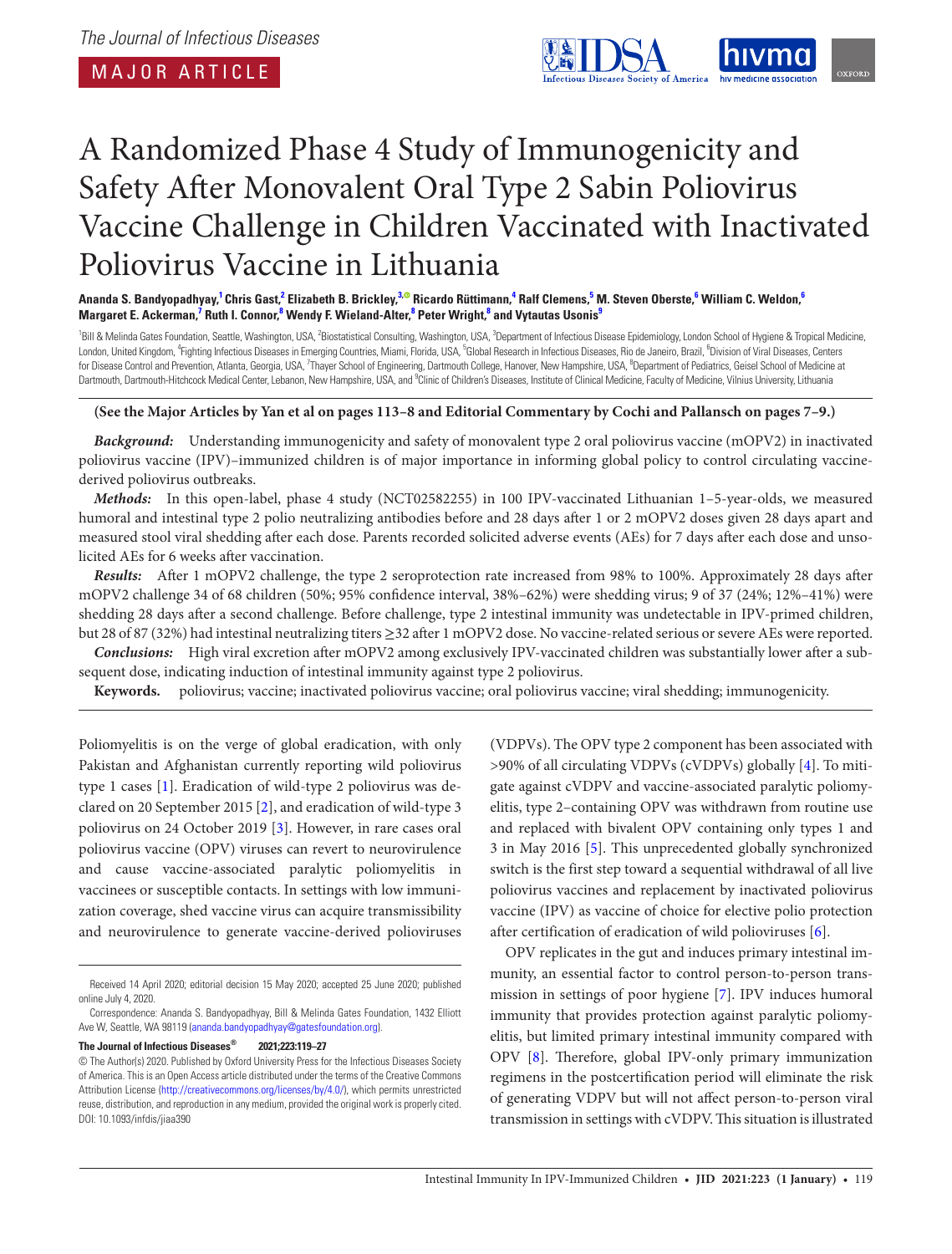by the ongoing, expanding type 2 cVDPV outbreaks in multiple countries in Africa and elsewhere for over 4 years after type 2 OPV (OPV2) cessation [\[4\]](#page-7-3). For this reason, stockpiles of monovalent OPV (mOPV) must be maintained for outbreak control, for which novel, more genetically stable OPV vaccines are being developed [\[9\]](#page-7-8). We conducted the current study knowing that the data generated would be valuable for interpreting other studies with these new vaccines, as understanding the dynamics of mOPV challenge in young children with no prior OPV exposure will be critical for designing the outbreak response strategies and preparing contingency options for the global program.

Before OPV2 cessation, the Lithuanian primary immunization schedule, 3 IPV doses administered in the first year of life, provided a unique opportunity to assess primary immunogenicity from an IPV-only regimen in conditions that mimic the posteradication era. We assessed humoral and intestinal immunity before and after 1 or 2 challenge doses of type 2 mOPV (mOPV2) in 1–5-year-old Lithuanian children, along with assessment of postvaccination viral shedding dynamics.

# **METHODS**

This open-label, phase 4 study was conducted between 7 January 2016 and 12 May 2016 in 3 outpatient clinics located in Lithuania: Centro Poliklinika and Naujininku Poliklinika, both in Vilnius, and UAB Inmedica in Kaunas. The protocol was approved by the local institutional review board and registered on ClinicalTrials.gov (NCT02582255). The study was performed according to current International Council for Harmonisation and Good Clinical Practice guidelines. Coprimary objectives were to assess safety, as occurrence of severe adverse events (AEs), serious AEs (SAEs), and important medical events (IMEs) related to the vaccination, and humoral immunogenicity, as the type 2 seroprotection rate 28 days after the first mOPV2 dose. Secondary objectives included assessment of all SAEs or IMEs and any solicited or unsolicited AEs throughout the study, and humoral immunogenicity to all 3 poliovirus types at 7 and 28 days after each vaccination. An exploratory objective was assessment of viral shedding, later augmented with an evaluation of intestinal immunity at baseline and after each dose.

# **Participants**

Eligible participants were 1–5-year-old children with a documented history of at least 3 IPV vaccinations in their first year of life, healthy with no obvious medical conditions on examination at enrollment, and with no poliovirus vaccination within the previous 3 months or any other vaccination within the previous 4 weeks. Other exclusion criteria included any known allergy to a vaccine component, any known immunodeficiency or chronic illness, and the presence of anyone

in the participant's household who had received OPV in the previous 3 months.

# **Vaccine**

The mOPV2 challenge vaccine, Polio Sabin Mono Two (oral) (GlaxoSmithKline Biologicals; lot DOP2A004AZ) is a World Health Organization (WHO)–prequalified, monovalent, live attenuated polio virus vaccine of the Sabin strain type 2 (P712, Ch, 2ab), propagated in MRC5 human diploid cells. Each 0.1-mL dose, delivered as 2 drops from a supplied polyethylene dropper, contained  $\geq 10^5$  50% cell culture infective dose  $(CCID<sub>50</sub>)$  of type 2 poliovirus, magnesium chloride as stabilizer, and trace amounts of neomycin sulfate and polymyxin B sulfate.

# **Procedures**

Enrolled children were randomized (1:1) to receive 1 dose of mOPV2 or 2 doses, 4 weeks apart. Parents or guardians used mobile phones and remote data entry to record solicited systemic AEs for 7 days after each vaccination, and any unsolicited AEs, including SAEs and IMEs occurring throughout the study duration up to 6 weeks after the final dose of mOPV2. Parents/ guardians also supplied weekly stool samples for assessment of viral shedding by real-time reverse-transcription polymerase chain reaction (RT-PCR) [\[10\]](#page-8-0), augmented with an assessment of intestinal immunity at baseline and after each dose as described elsewhere [\[11\]](#page-8-1).

## **Viral Shedding and Humoral and Intestinal Immunity**

Type 2 neutralizing antibodies (NAbs) were measured in serum samples collected before the first dose and 28 days after each vaccination using the WHO standard microneutralization assay (WHO EPI GEN 93.9) at the laboratories of Centers for Disease Control and Prevention in Atlanta, Georgia, as described elsewhere [[12\]](#page-8-2). The application of the assay used there has a lower limit of quantitation (LLOQ) of 2.5  $\log_2$  titer and an upper limit of quantitation (ULOQ) of 10.5  $\log_2$  titer. Antibody titers are reported as the reciprocal of the dilution, equating to a range from 5.7 (LLOQ) to 1448 (ULOQ). Geometric mean titers (GMTs) were calculated using the antilog of the arithmetic mean of  $\log_2$  antibody titers with LLOQ and ULOQ as observed values, wherever these values were observed.

After extraction of nucleic acid from stool samples collected at days 0–10, 7, 14, 21, and 28 in groups 1 and 2, and at days 35, 42, and 56 in group 2, poliovirus was detected using RT-PCR [\[13](#page-8-3)]. If detected, the titer was measured as  $CCID_{50}$ .

Intestinal type 2 poliovirus–specific neutralizing activity was measured at Dartmouth University in the same stool samples by limiting dilution inhibition of a luciferase-expressing type 2–specific wild-type–derived polio pseudovirus in vitro, expressed as the titer needed to achieve 60% neutralization, as described elsewhere [[14\]](#page-8-4). Titers <4 were considered undetectable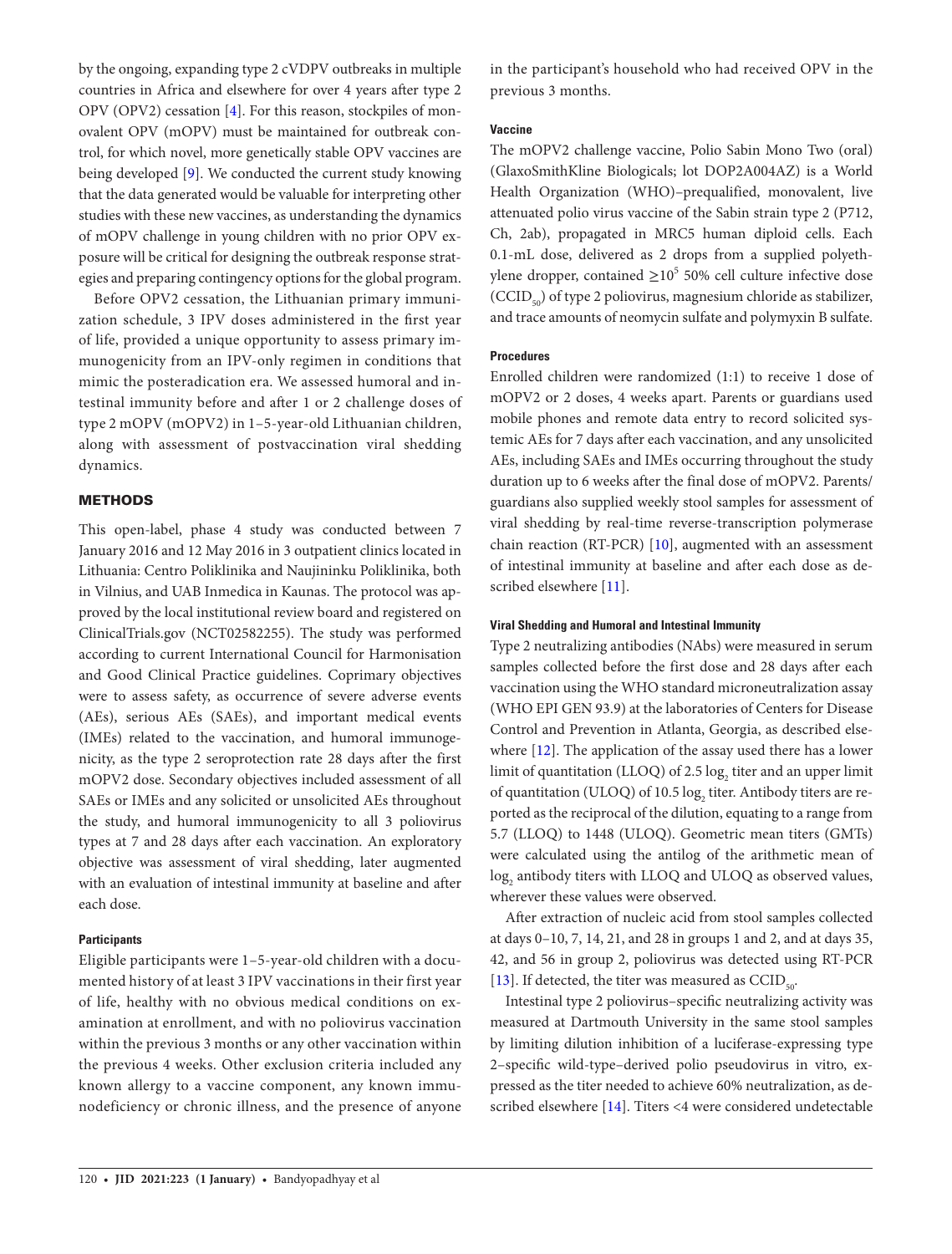and recorded as 2. Total and poliovirus type 2–specific concentrations of immunoglobulin A (IgA) in stool specimens were assessed relative to a serum standard, using a multiplex Luminex-based microsphere assay developed by coupling monovalent IPVs to fluorescently-coded magnetic microspheres [\[15](#page-8-5)], with relative concentration units below the limit of detection  $(≤10)$  reported as 5.

## **Statistical Analysis**

There were 2 coprimary end points—safety and day 28 seroprotection rate—on which the sample size was based. For safety evaluation, a sample size of 45 evaluable participants provided 90% probability of observing ≥1 unexpected AE with true rate of 5%, which was boosted to 50 to allow for 10% dropout before final safety evaluation. For the immunogenicity end point, we assumed a seroprotection rate after a single dose of type 2 OPV in this population of 97%. Recognizing that these data may provide a historical control comparator for development of novel type 2 vaccines, 48 evaluable participants per group would provide 80% power for a hypothetical noninferiority comparison of a new vaccine with these data with type I error rate  $\alpha = 0.025$ , and noninferiority margin 10%. Because the safety end point required 50 participants per group, and all 1- and 2-dose participants contribute to the immunogenicity end point, 100 participants were to be enrolled.

Immunogenicity was expressed as seroprotection rate and NAb GMT before and 28 days after each vaccination, and as type 2 seroconversion rates 28 days after each vaccination. Seroprotection rates were defined as group percentages with an NAb titer ≥8. Seroconversion was defined as a change from seronegative to seropositive with a NAb titer  $\geq 8$ , or in baseline seropositive children, a  $\geq$ 4-fold increase in antibody titer over baseline. A stool viral shedding index end point (SIE) was calculated as the average of  $log_{10}$  CCID<sub>50</sub> per gram determined using real time RT-PCR (viral identity) and  $CCID_{s0}$  (titer) from samples obtained on days 7, 14, 21, and 28 after each vaccine dose, and this was summarized descriptively. The per-protocol population, defined as those without major protocol deviations potentially interfering with immunogenicity assessments, was the primary population for analysis.

Pairwise correlations between mOPV2 viral shedding, type 2–specific stool NAb titers, and type 2–specific IgA levels 2 weeks after the first mOPV2 dose were estimated using Spearman rank correlation coefficients. For evaluation of intestinal antibody responses, responders were defined as those achieving a poliovirus type 2–specific stool NAb titer ≥32, and high shedders as those who shed mOPV2 virus with a titer  $\geq 8.25 \log_{10}$  CCID<sub>50</sub> per gram, the ULOQ. The odds of being a high shedder (ie, shedding vaccine virus at the ULOQ) after the second challenge dose, given the shedding status after the first challenge dose, were estimated using logistic regression.

Poliovirus type 2–specific stool neutralization and IgA levels are summarized on day 0 and after mOPV2 challenge as an aggregate of values obtained ±2 days of each target day, presented as a single value representing the mean of the  $log_{10}$  CCID<sub>50</sub> levels or the geometric means of the type 2–specific stool neutralization or IgA if  $\geq$ 2 stool samples were collected within each 5-day window. Viral shedding titers and poliovirus type 2–specific stool neutralization titers and IgA concentrations were plotted by day after mOPV2 challenge. Intestinal responses were summarized for days 0, 7, 14, 21, and 28 days after the first and second mOPV2 challenges by whether individuals were (1) responders or nonresponders and (2) high shedders or not after the first challenge dose. Distributions across categories were compared using the Mann-Whitney *U* test. All *P* values are from 2-sided statistical tests, and all analyses were performed using Stata software, version 13.0 (StataCorp) and R software, version 3.2.5.

## RESULTS

## **Demographics**

Of 101 participants screened, 100 were enrolled into the 2 groups [\(Figure 1\)](#page-3-0). The mean age was 3.0 years [\(Table 1](#page-4-0)), and female-male distribution was 45:55. Most children (82%) had received ≥4 prior IPV doses administered in the nationally recommended diphtheria and tetanus toxoids and acellular pertussis–IPV–hepatitis B virus/*Haemophilus influenzae* type b vaccine combination, with 79% having received their most recent vaccination  $\geq$ 1 year previously. Three children in group 2 did not receive their second mOPV2 so were excluded from the per-protocol population, but all other participants completed all visits according to protocol.

#### **Safety and Tolerability**

Safety assessments in 100 children for the first dose and in 47 for the second showed that the mOPV2 challenge was well tolerated [\(Table 2](#page-4-1)). One SAE, bronchitis, was observed 21 days after the first dose, resolved after 11 days, and was considered inconsistent with a causal association to immunization. No SAEs, IMEs, or severe AEs were observed with any participant. There were few solicited AEs, which were all mild and inconsistent with causal association to immunization. All unsolicited AEs were reported as mild or moderate and inconsistent with causal association to vaccination, and none led to the withdrawal of a child from the study.

### **Humoral Immunogenicity**

Humoral immunogenicity assessments were made in 96 children before and after the dose 1, and in 47 after dose 2. These showed a high level of humoral immunity to all 3 polioviruses at baseline, with seroprotection rates of 97%, 98%, and 96% to types 1, 2 and 3, respectively ([Table 3](#page-4-2)). Against this high background, little change could be observed in the seroprotection rates after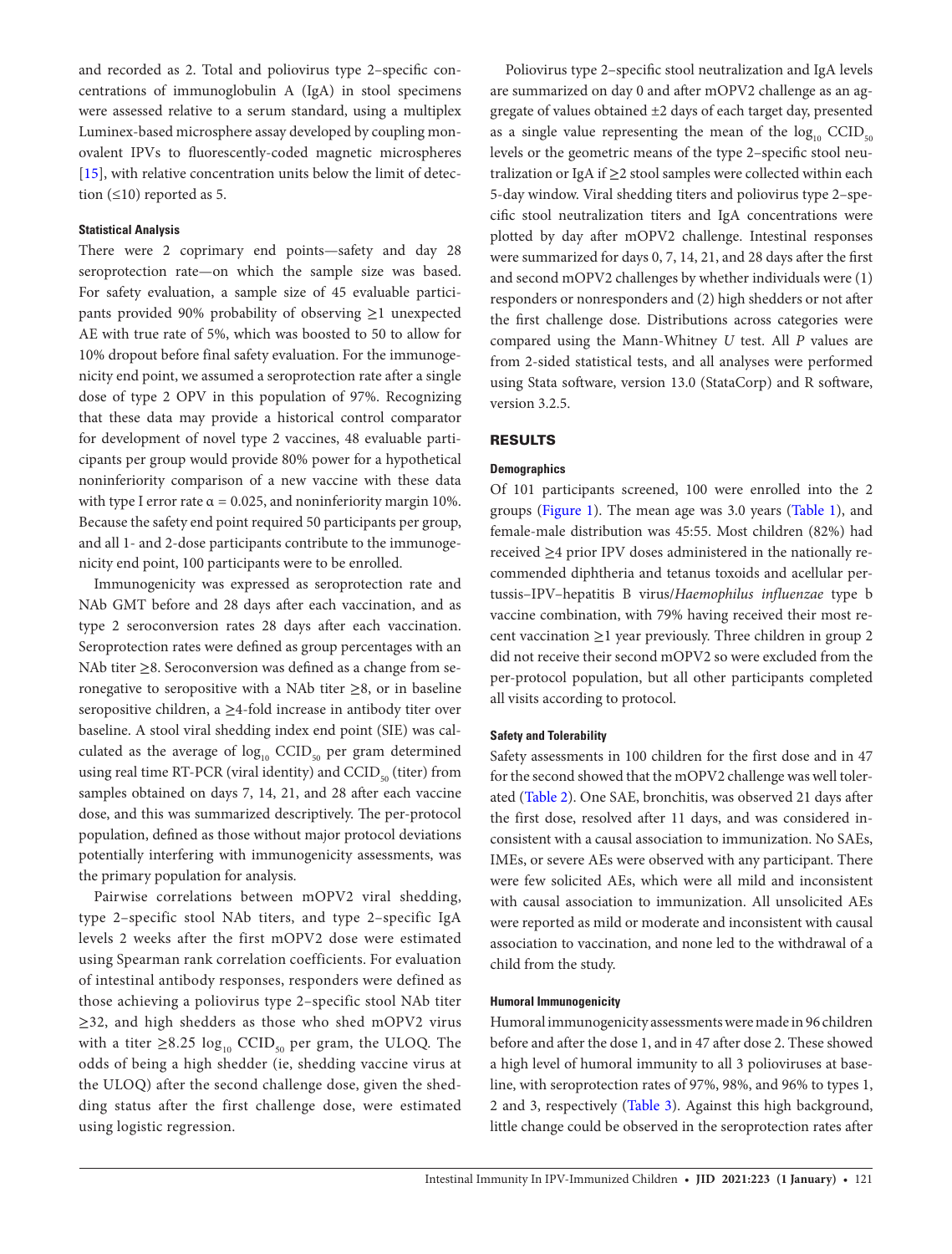

<span id="page-3-0"></span>**Figure 1.** Flow chart of the study.

1 or 2 doses of mOPV2, although there were some cases of seroconversion in those whose baseline titers were sufficiently below the ULOQ to be evaluable. Seroconversion against type 2 was observed in 29 of 41 evaluable participants (71%) 28 days after 1 dose. No further increase was observed after 2 doses when 11 of 17 evaluable participants (65%) still displayed seroconversion ([Table 3](#page-4-2)). Surprisingly, 9 of 29 (31%) and 3 of 31 (10%) displayed seroconversion to types 1 and 3, respectively, 7 days after 1 dose of mOPV2, suggesting some heterotypic immune response occurred.

These observations were reflected in the serum NAb GMTs [\(Figure 2](#page-5-0)), which were relatively constant for NAbs to types 1 and 3 from day 0 to days 28 and 56, after 1 and 2 mOPV2 doses, also reflecting the frequency of subjects with humoral immunity near the assay ULOQ. Within the limitations of the high baseline, there was evidence of an increase in the type 2 NAb GMT at day 28, with no further increase observed after a second dose of mOPV2. Median  $\log_2$  serum type 2 Nab titers rose from 9.0 (95% confidence interval [CI], 8.2–9.8) to 10.2 (10.2 to ≥10.5) after 1 dose, and from 9.2 (7.5–9.8) to ≥10.5 (9.8) to ≥10.5) among children receiving 2 doses.

# **Viral Shedding**

After a single dose, 92% of the 92 evaluable participants had detectable virus (PCR positive) in their stool samples 7 days later, a proportion that declined to 89%, 67%, and 50% on days 14, 21, and 28, respectively ([Figure 3](#page-6-0)). On day 28, there was a median value of 4.83  $\log_{10}$  CCID<sub>50</sub>/g (95% CI, 3.69 to ≥8.25) for virus in stool samples from shedders, with 1.38  $\log_{10}$  CCID<sub>50</sub>/g (.00–3.19) across all subjects submitting samples at this time point ([Table 4](#page-6-1)). One week after the second dose, 45% of the 44 evaluable participants were shedding vaccine virus, a proportion that declined to 24% (95% CI, 12%–41%) 4 weeks after the second dose with a median value of 3.16  $log_{10}$  CCID<sub>50</sub>/g (95%) CI, 2.78 to  $\geq$ 8.25) among shedders.

The median viral SIE values in all analyzed participants were 4.03 after dose 1 and 0.69 after dose 2 [\(Table 4](#page-6-1)), illustrating the induction of intestinal immunity by the first dose of mOPV2. When calculated among those with any postdose shedding, the SIEs were 4.32 and 2.06 after doses 1 and 2, respectively, reinforcing the observation of induced intestinal activity.

All 93 children whose stool samples were evaluated for mucosal antibody responses shed vaccine virus during follow-up. Notably,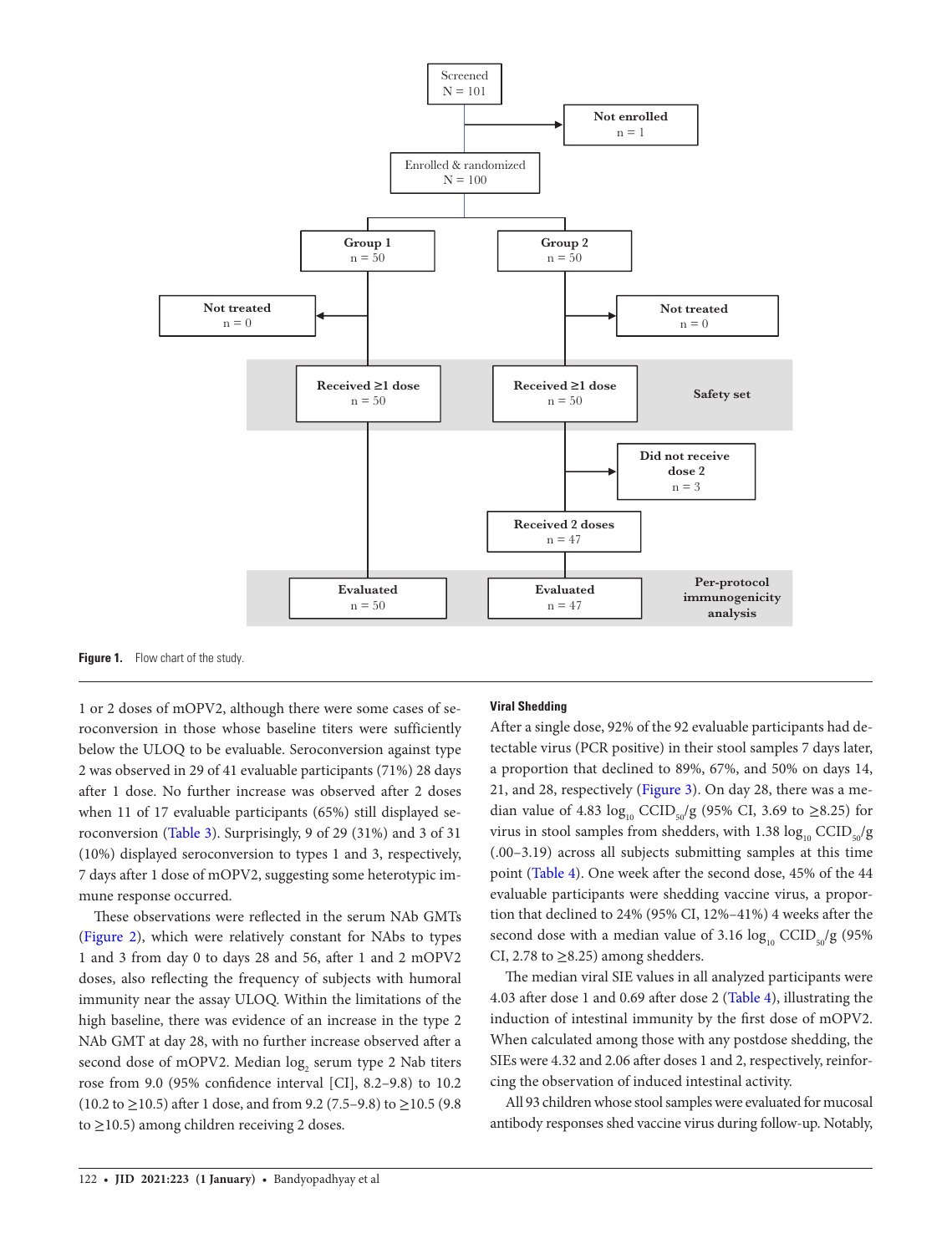<span id="page-4-0"></span>

| Table 1. |  | <b>Demographic Characteristics of the Enrolled Study Population</b> |  |  |
|----------|--|---------------------------------------------------------------------|--|--|
|----------|--|---------------------------------------------------------------------|--|--|

| Characteristic                                                                                      | Group 1<br>$(n = 50)$ | Group 2<br>$(n = 50)$ | Total       |
|-----------------------------------------------------------------------------------------------------|-----------------------|-----------------------|-------------|
| Sex, No. (%)                                                                                        |                       |                       |             |
| Male                                                                                                | 24                    | 31                    | 55          |
| Female                                                                                              | 26                    | 19                    | 45          |
| Age, mean (SD), y                                                                                   | 3.2(1.3)              | 2.8(1.3)              | 3.0(1.3)    |
| Height, mean (SD), cm                                                                               | 100.3 (11.0)          | 98.1 (11.6)           | 99.2 (11.3) |
| Weight, mean (SD), kg                                                                               | 15.8(3.1)             | 15.6(3.1)             | 15.7(3.0)   |
| No. of prior IPVs, No (%)                                                                           |                       |                       |             |
| 3                                                                                                   | 8(16)                 | 10 (20)               | 18 (18)     |
| $4+$                                                                                                | 42 (84)               | 40 (80)               | 82 (82)     |
| Time since last poliovirus<br>vaccination, No. (%)                                                  |                       |                       |             |
| $\geq 1$ y                                                                                          | 43 (86)               | 36(72)                | 79 (79)     |
| $<1$ $V$                                                                                            | 7(14)                 | 14 (28)               | 21(21)      |
| Time since last poliovirus<br>vaccination for those<br>vaccinated $<$ 1 y earlier,<br>mean (SD), mo | 6.4(2.5)              | 7.2(2.7)              | 6.9(2.6)    |

Abbreviations: IPV, inactivated poliovirus vaccine; SD, standard deviation.

<span id="page-4-1"></span>**Table 2.** Safety Assessment: Solicited and Unsolicited Adverse Events<sup>a</sup>

|                       | Reports, No. (%)                          |                                      |  |  |
|-----------------------|-------------------------------------------|--------------------------------------|--|--|
| Adverse Events        | After Dose 1 (Both<br>Groups; $N = 100$ ) | After Dose 2<br>(Group 2; $n = 47$ ) |  |  |
| Any solicited         | 2(0)                                      | 2(4)                                 |  |  |
| Fever                 | 1(1)                                      | $\Omega$                             |  |  |
| Abnormal crying       | 1(1)                                      | $\Omega$                             |  |  |
| Loss of appetite      | 1(1)                                      | $\Omega$                             |  |  |
| Irritability          | 1(1)                                      | 1(2)                                 |  |  |
| Vomiting              | $\Omega$                                  | 1(2)                                 |  |  |
| Any unsolicited       | 14 (14)                                   | 4(9)                                 |  |  |
| Mild                  | 10(10)                                    | 3(6)                                 |  |  |
| Moderate              | 4(4)                                      | 3(6)                                 |  |  |
| Severe                | $\Omega$                                  | $\Omega$                             |  |  |
| Leading to withdrawal | $\Omega$                                  | $\Omega$                             |  |  |

**a** Solicited adverse events in the 7 days after vaccination and unsolicited adverse events throughout the study period. All solicited events were considered mild, and all events were considered inconsistent with a causal association to immunization.

of the 92 children who shed after the first challenge dose, 67 (73%; 95% CI, 63%–82%) were observed to achieve a titer  $\geq$ 8.25 log<sub>10</sub> CCID<sub>50</sub> (ie, the ULOQ) in  $\geq$ 1 sample. Similarly, of the 32 children who shed after the second challenge dose 20 (63%; 95% CI, 44%– 79%) reached a titer  $\geq$ 8.25 log<sub>10</sub> CCID<sub>50</sub> in  $\geq$ 1 sample. Individuals who shed vaccine virus at the maximum titer after the first dose were >5 times more likely to shed at the maximum titer after the second dose (odds ratio 5.7; 95% CI, 1.3–24.1).

# **Intestinal Antibody Responses**

Polio type 2–specific IgA concentrations and intestinal neutralizing activity were evaluated in 352 stool samples from 93 children (median age, 3.4 years; interquartile range, 2.8–4.5), in 47 children after 1 mOPV2 challenge dose and in 46 after 2 doses [\(Supplementary Tables 1](http://academic.oup.com/jid/article-lookup/doi/10.1093/infdis/jiaa390#supplementary-data) and [2\)](http://academic.oup.com/jid/article-lookup/doi/10.1093/infdis/jiaa390#supplementary-data).

IgA was detected in all stool samples tested. The median total IgA concentration in the first stool sample evaluated per child was 6.39 μg/mL (interquartile range, 1.87–12.86 μg/ mL). Overall, there was a high degree of concordance between presence of poliovirus type 2 specific stool IgA, neutralizing activity, and diminished shedding. Two weeks after the first mOPV2 dose, there was a strong correlation between poliovirus type 2–specific stool IgA and neutralizing titer (groups 1 and 2, Spearman  $\rho = 0.90; P < .001$ ), and both were negatively correlated with mOPV2 shedding (groups 1 and 2, Spearman  $\rho = -0.48$  for IgA and shedding and  $-0.47$  for neutralizing titer and shedding; both  $P = .003$ ) [\(Supplementary Figure 1](http://academic.oup.com/jid/article-lookup/doi/10.1093/infdis/jiaa390#supplementary-data)).

Overall, the intestinal antibody responses to mOPV2 challenge were lower than expected [\(Supplementary Figure 2\)](http://academic.oup.com/jid/article-lookup/doi/10.1093/infdis/jiaa390#supplementary-data). Of children with post–dose 1 mucosal antibody responses 28 of 87 (32%; 95% CI, 23%–43%) achieved type 2–specific stool neutralizing titers ≥32 after the first mOPV2 dose. Similarly, 16 of 45 (36%; 95% CI, 22%–51%) with post–dose 2 antibody responses evaluated had titers ≥32; 5 children who did not respond to the first dose had titers ≥32 after the second, and 2

|                             | Seroprotection or Seroconversion Rate, No./Total (%; 95% CI) |                         |                                               |                                                                   |                       |                                             |                       |
|-----------------------------|--------------------------------------------------------------|-------------------------|-----------------------------------------------|-------------------------------------------------------------------|-----------------------|---------------------------------------------|-----------------------|
|                             |                                                              | Poliovirus Type 1       |                                               | Poliovirus Type 2                                                 |                       | Poliovirus Type 3                           |                       |
| Rate                        | Dav                                                          | Groups 1 and 2          | Group 2                                       | Groups 1 and 2                                                    | Group 2               | Groups 1 and 2                              | Group 2               |
| Seroprotection              |                                                              |                         | 0 93/96 (97; 91.1-99.4) 47/47 (100; 92.5-100) | 94/96 (98; 92.7–99.7)                                             | 47/47 (100; 92.5–100) | 92/96 (96; 89.7-98.9) 45/47 (96; 85.5-99.5) |                       |
|                             |                                                              | 7 48/50 (96; 86.3-99.5) | $\cdots$                                      | 49/50 (98; 89.4-99.9)                                             | $\cdots$              | 49/50 (98; 89.4-99.9)                       | $\cdots$              |
|                             | 28                                                           |                         |                                               | 88/90 (98; 92.2-99.7) 45/46 (98; 88.5-99.9) 90/90 (100; 96.0-100) | 46/46 (100; 92.3-100) | 87/90 (97; 90.6-99.3) 44/46 (96; 85.2-99.5) |                       |
|                             | 56                                                           | $\cdots$                | 43/43 (100; 91.8-100)                         | $\cdots$                                                          | 43/42 (100; 91.8-100) | $\cdots$                                    | 41/43 (95; 84.2-99.4) |
| Seroconversion <sup>a</sup> |                                                              | $4/20$ (20; 5.7–43.7)   | $\cdots$                                      | $9/24$ (38; 18.8-59.4)                                            | $\sim$ $\sim$         | $2/19$ (11; 1.3–33.1)                       | $\cdots$              |
|                             | 28                                                           | 9/29 (31; 15.3-50.8)    | $\cdots$                                      | 29/41 (71; 54.5-83.9)                                             | $\cdots$              | 3/31 (10; 2.0-25.8)                         | $\cdots$              |
|                             | 56                                                           | $\cdots$                | $3/10$ (30; 6.7–65.2)                         | $\cdots$                                                          | 11/17 (65; 38.3–85.8) | $\cdots$                                    | $1/12$ (8; 0.2-38.5)  |

<span id="page-4-2"></span>**Table 3. Seroprotection and Seroconversion Rates for the 3 Poliovirus Types after 1 Dose in Combined Groups 1 and 2 and After 2 Doses in Group 2 (Per-Protocol Population)**

#### **Abbreviation: CI, confidence interval.**

a Seroconversion **was** calculated **only** for those whose baseline titer was sufficiently low to allow observation of 4-fold increase without exceeding **the u**pper **l**imit of **q**uantitation (ie, baseline titer ≤8.5 log<sub>2</sub>**.)**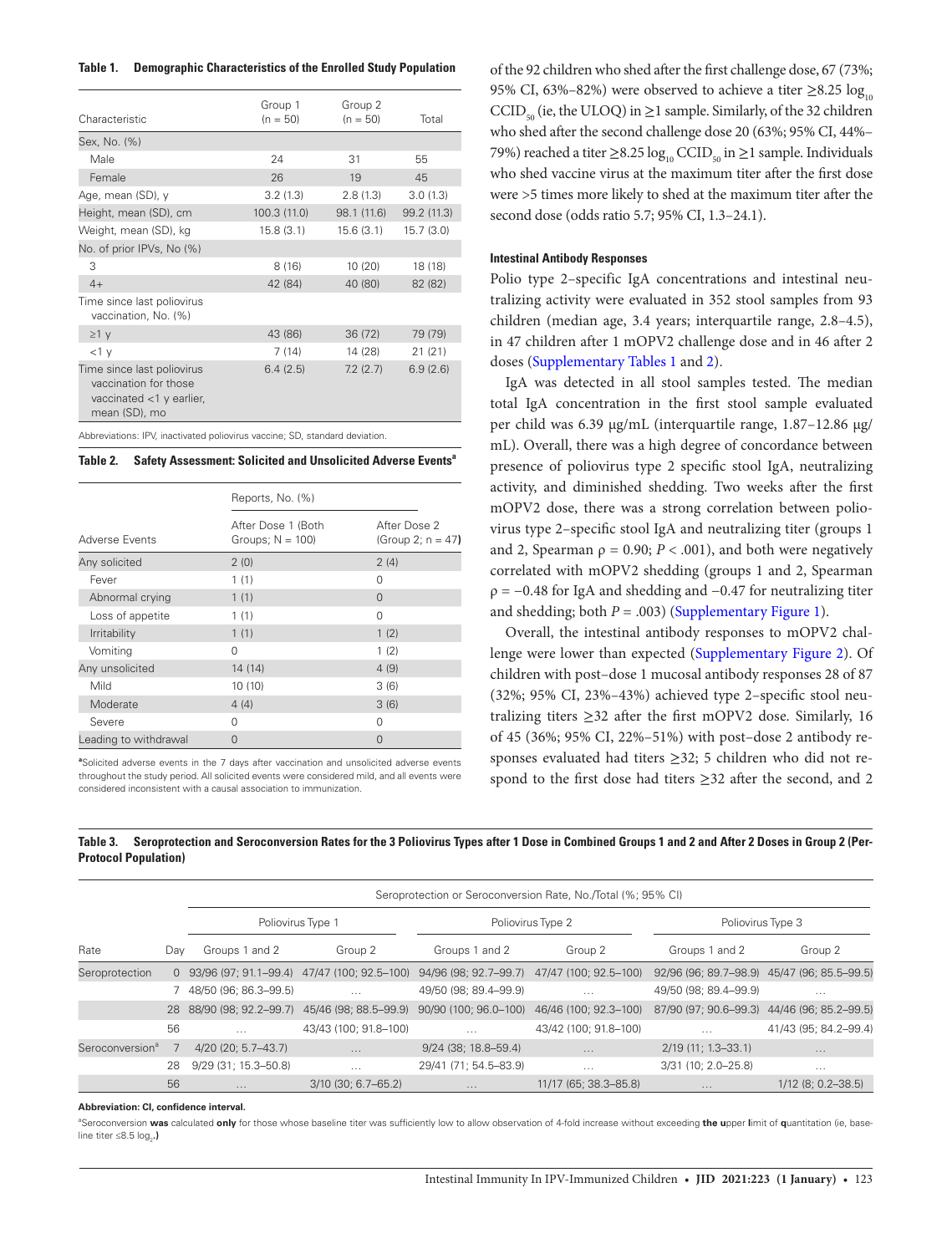

<span id="page-5-0"></span>**Figure 2.** Geometric mean titers (GMTs) (with 95% confidence intervals) of neutralizing antibodies against the 3 poliovirus serotypes in the 2 study groups after 1 (*red symbols*) or 2 (*blue symbols*) challenge doses of and safety of monovalent type 2 oral poliovirus vaccine (mOPV2).

children with titers ≥32 after the first dose had titers <32 after the second. In total, 57 of 93 children (61%; 95% CI, 51%–71%) evaluated did not achieve an intestinal neutralizing activity titer ≥32 at any point during follow-up.

# **DISCUSSION**

After global cessation of OPV2 use with the switch from trivalent to bivalent OPV in May 2016, the only source of immunity against type 2 polioviruses is from IPV with WHO recommendations to transition to IPV-only schedules when all OPV use has ceased to maintain eradication of all types of polioviruses [[16\]](#page-8-6). Therefore, understanding the impact of IPV-only

infant primary schedules on humoral and intestinal protection against polio is critical to inform policy decisions on options for future outbreak response and preparations for eventual cessation of all OPV use. The situation in Lithuania immediately before the switch, with a 3-dose infant primary series of diphtheria and tetanus toxoids and acellular pertussis–hepatitis B virus–IPV/*H. influenzae* type b vaccine and no OPV use in routine immunization or supplementary immunization activities, provided us with a unique opportunity to evaluate intestinal immunogenicity against type 2 in children vaccinated with IPV only after challenge doses of mOPV2. This setting closely reflects the postswitch and postcertification situation and response dynamics to exposure to live type 2 vaccine virus.

A widely accepted surrogate for assessing intestinal mucosal immunity is protection against viral excretion after an oral challenge with the live attenuated vaccine [[17](#page-8-7)]. A recent review of primary intestinal immunogenicity from schedules using IPV as the only source of type 2 poliovirus vaccine found that the majority of vaccinees across most studies shed type 2 virus in stool (60.3%–80.5%) after mOPV2 challenge, similar to prior experience in IPV-only vaccinated subjects receiving an OPV challenge [\[18\]](#page-8-8). Interestingly, this review found a marginally favorable impact of 2 IPV doses on both the proportion of participants shedding virus and the overall magnitude of shedding 21 and 28 days after challenge, compared with 1-dose IPV recipients, suggesting some effect of IPV on intestinal immunity. The clinical and epidemiologic relevance of this impact is not known. More recently, the impact of IPV and bivalent OPV on primary intestinal immunity has been assessed by measuring poliovirus-specific antibodies in stool samples obtained from subjects enrolled in randomized controlled trials [[11](#page-8-1), [19](#page-8-9)]. These novel assays confirm IPV, both conventional and high dose, has limited impact on intestinal mucosal immune responses or on limiting viral shedding on challenge.

Several studies over the past decades have confirmed the safety and immunogenicity of mOPV2, currently the vaccine of choice for outbreak response for type 2 cVDPVs [[20](#page-8-10)]. The administration of 1 or 2 doses of mOPV2 was well tolerated and safe in this cohort of 1–5-year-olds, with no SAEs or severe AEs associated with the vaccine, an important consideration in the use of mOPV2 in outbreak situations. We confirmed that after 3–4 doses of IPV in infancy, children had high levels of humoral immunity as NAbs against all 3 polioviruses, in addition to which there was still a small but measurable increase in serum NAbs against type 2 poliovirus to achieve a 100% seroprotection rate induced by the first challenge dose of mOPV2. Seroprotection rates were uniformly high at all study time points, precluding observation of changes in this rate, and providing limited ability to evaluate seroconversion. A second dose did not elicit any further increase in serological response. In studies where mOPV2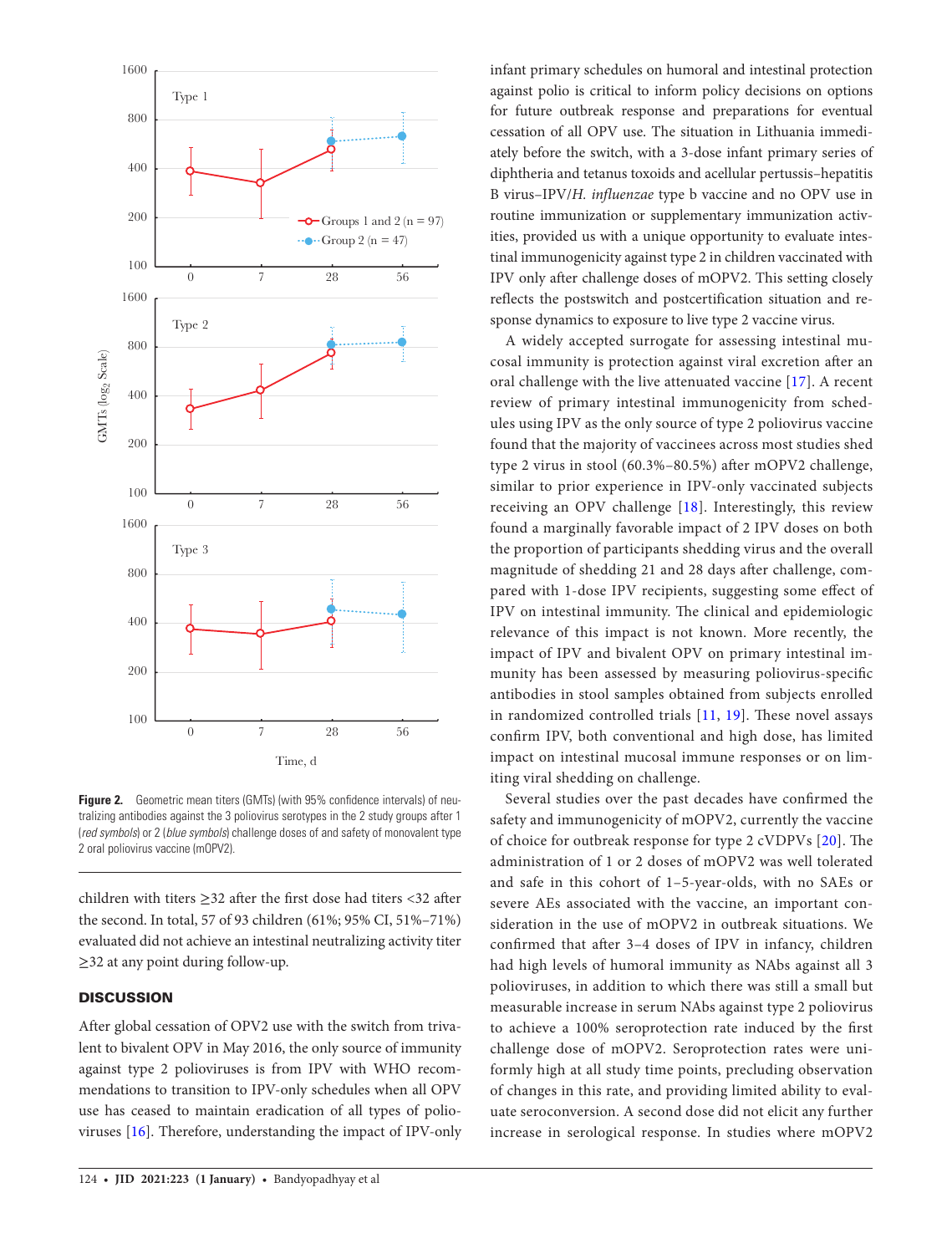

<span id="page-6-0"></span>Figure 3. Proportions shedding virus in stool samples over the period after vaccination with monovalent type 2 oral poliovirus vaccine, shown as rate after each dose (with pointwise 95% confidence intervals as shaded areas). The day of cessation was defined as the last day when virus was detected in stool samples, with all following days being negative.

<span id="page-6-1"></span>

|                     | Table 4. Type 2 Poliovirus Shedding in Stool Samples From Participants After 1 or 2 Doses of Monovalent Type 2 Oral Poliovirus Vaccine (Per-Protocol |
|---------------------|------------------------------------------------------------------------------------------------------------------------------------------------------|
| <b>Population</b> ) |                                                                                                                                                      |

| Shedding <sup>a</sup>                                      | Groups 1 and 2 After Dose 1 (n = 97) | Group 2 After Dose 2 ( $n = 47$ ) |
|------------------------------------------------------------|--------------------------------------|-----------------------------------|
| Days 7, 14, 21, and 28                                     |                                      |                                   |
| Shedders, No./total (%)                                    | 30/31 (97)                           | 11/20 (55)                        |
| SIE, median (95% CI), log <sub>10</sub> CCID <sub>50</sub> |                                      |                                   |
| Overall                                                    | $4.03(3.11 - 4.80)$                  | $0.69$ $(.0-2.06)$                |
| Among shedders                                             | $4.32(3.24 - 4.84)$                  | $2.06$ (.70-3.01)                 |
| Day 7                                                      |                                      |                                   |
| Shedders, No./total (%)                                    | 85/92 (92)                           | 20/44 (45)                        |
| Median (95% CI), log <sub>10</sub> CCID <sub>50</sub>      |                                      |                                   |
| Overall                                                    | $5.88(5.44 - 6.36)$                  | 0 (.0 to $\leq$ 2.75)             |
| Among shedders                                             | $5.91(5.72 - 6.63)$                  | 4.42 (2.91-6.09)                  |
| Day 14                                                     |                                      |                                   |
| Shedders, No./total (%)                                    | 55/62 (89)                           | 13/29 (45)                        |
| Median (95% CI), log <sub>10</sub> CCID <sub>50</sub>      |                                      |                                   |
| Overall                                                    | $5.11(4.19 - 5.72)$                  | $0(.0-3.0)$                       |
| Among shedders                                             | $5.41(4.59 - 6.06)$                  | 4.69 (3.00 to ≥8.25)              |
| Day 21                                                     |                                      |                                   |
| Shedders, No./total (%)                                    | 44/66 (67)                           | 10/35 (29)                        |
| Median (95% CI), log <sub>10</sub> CCID <sub>50</sub>      |                                      |                                   |
| Overall                                                    | 2.89 (≤2.75 to 3.63)                 | $0(.0-.0)$                        |
| Among shedders                                             | $4.05(3.17 - 5.31)$                  | 3.02 (≤2.75 to 4.05)              |
| Day 28                                                     |                                      |                                   |
| Shedders, No./total (%)                                    | 34/68 (50)                           | 9/37(24)                          |
| Median (95% CI), log <sub>10</sub> CCID <sub>50</sub>      |                                      |                                   |
| Overall                                                    | $1.38(.0 - 3.19)$                    | $0(.0-.0)$                        |
| Among shedders                                             | 4.83 (3.69 to ≥8.25)                 | 3.16 (2.78 to ≥8.25)              |

**Abbreviations: CI, confidence interval; SIE, shedding index end point.**

<sup>a</sup>Rate and extent of viral shedding in polymerase chain reaction–positive participants. The allowable window for stool samples to contribute to the SIE computation was ±2 days from the nominal sampling day.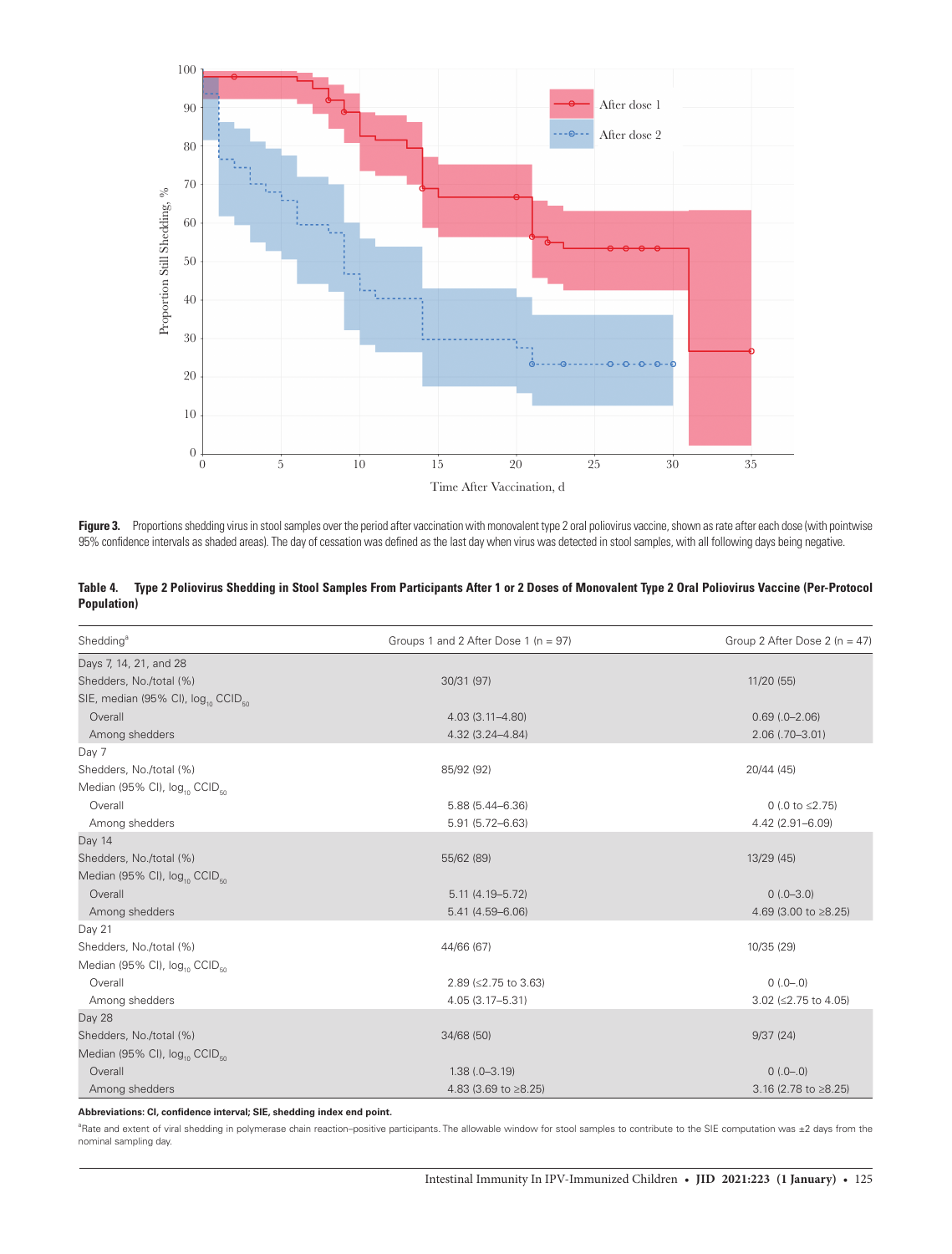immunogenicity has been evaluated in naive infants, a clear dose response has been observed with high rates of seconddose seroconversion [\[21,](#page-8-11) [22\]](#page-8-12).

When stool samples were assessed by PCR most children had detectable type 2 virus 7 days after exposure to a single vaccine dose of mOPV2, the proportion declining slowly through 28 days after exposure, when half the children were still shedding. Furthermore, 68% of subjects contributing a postvaccination sample were shedding  $\geq 8.25 \log_{10} \text{CCID}_{50}/g$ of virus within the first 2 weeks after vaccination. Proportions shedding and amounts of shed virus were lower after a second dose of mOPV2, with 24% of children still shedding 28 days later. This indicates that although children had very limited, if any, intestinal immunity from an IPV-only infant immunization schedule, the first mOPV2 vaccination induced some measure of intestinal immunogenicity such that shedding decreased after a second dose of mOPV2. However, the extent of mucosal immunity measured by antibody responses induced by the second dose of mOPV2, at 32%, was relatively poor compared with findings in previous studies where mOPV2 was used as a challenge vaccine in IPV-immunized infants [[8](#page-7-7)].

In the current study, as in others, there was a strong correlation between intestinal poliovirus-specific IgA and neutralization. A study in young Swedish adults who had received IPV in infancy and were challenged with oral monovalent polio type 1 found that they had an even more limited intestinal immune response [\[23](#page-8-13)]. The immunologic mechanisms underlying this immune blockade are under active investigation. The current study from Lithuania contributes to our understanding of the limited protection IPV provides against virus shedding after exposure to live virus, reiterating that IPV may not limit child-tochild transmission of circulating wild or VDPVs.

## Supplementary Data

Supplementary materials are available at The *Journal of Infectious Diseases* online. Consisting of data provided by the authors to benefit the reader, the posted materials are not copyedited and are the sole responsibility of the authors, so questions or comments should be addressed to the corresponding author.

## Notes

*Acknowledgments.* The authors thank all the parents and guardians of the participants in the study, the study staff at the clinics in Lithuania, and Cassidy L. Papia and Joshua A. Weiner, who performed the mucosal immunoglobulin A analysis. We acknowledge the assistance of Keith Veitch (keithveitch communications) for preparing drafts of the manuscript and providing editorial assistance during the submission.

*Disclaimer.* The findings and conclusions in this report are those of the author(s) and do not necessarily represent the official position of the Centers for Disease Control and Prevention or other contributing agencies.

*Financial support.* This study was sponsored by the Fighting Infectious Diseases in Emerging Countries (FIDEC) corporation. Grant funding was provided by the Bill & Melinda Gates Foundation.

*Potential conflicts of interest.* A. S. B. is a salaried employee, and C. G. and R. C. are paid consultants of the Bill & Melinda Gates Foundation, which financed the study. R. R. is a salaried employee of FIDEC, the study sponsor. All other authors report no potential conflicts, other than grant payments to their respective institutions for performing the work. All authors have submitted the ICMJE Form for Disclosure of Potential Conflicts of Interest. Conflicts that the editors consider relevant to the content of the manuscript have been disclosed.

This information has not been presented previously.

# **References**

- <span id="page-7-0"></span>1. Global Polio Eradication Initiative. Polio this week as of 28 April 2020. [http://polioeradication.org/polio-today/polio](http://polioeradication.org/polio-today/polio-now/this-week/)[now/this-week/](http://polioeradication.org/polio-today/polio-now/this-week/). Accessed 7 May 2020.
- <span id="page-7-1"></span>2. Global Polio Eradication Initiative. Global eradication of wild poliovirus type 2 declared. [http://polioeradication.org/](http://polioeradication.org/news-post/global-eradication-of-wild-poliovirus-type-2-declared/) [news-post/global-eradication-of-wild-poliovirus-type-2](http://polioeradication.org/news-post/global-eradication-of-wild-poliovirus-type-2-declared/) [declared/](http://polioeradication.org/news-post/global-eradication-of-wild-poliovirus-type-2-declared/). Accessed 7 May 2020.
- <span id="page-7-2"></span>3. World Health Organization. Two out of three wild poliovirus strains eradicated. [https://www.who.int/news-room/](https://www.who.int/news-room/feature-stories/detail/two-out-of-three-wild-poliovirus-strains-eradicated) [feature-stories/detail/two-out-of-three-wild-poliovirus](https://www.who.int/news-room/feature-stories/detail/two-out-of-three-wild-poliovirus-strains-eradicated)[strains-eradicated.](https://www.who.int/news-room/feature-stories/detail/two-out-of-three-wild-poliovirus-strains-eradicated) Accessed 7 May 2020.
- <span id="page-7-3"></span>4. Jorba J, Diop OM, Iber J, et al. Update on vaccine-derived poliovirus outbreaks—worldwide, July 2019–February 2020. MMWR Morb Mortal Wkly Rep **2020**; 69:489–95.
- <span id="page-7-4"></span>5. Hampton LM, Farrell M, Ramirez-Gonzalez A, et al; Immunization Systems Management Group of the Global Polio Eradication Initiative. Cessation of trivalent oral poliovirus vaccine and introduction of inactivated poliovirus vaccine–worldwide, 2016. MMWR Morb Mortal Wkly Rep **2016**; 65:934–8.
- <span id="page-7-5"></span>6. Bandyopadhyay AS, Garon J, Seib K, Orenstein WA. Polio vaccination: past, present and future. Future Microbiol **2015**; 10:791–808.
- <span id="page-7-6"></span>7. Hird TR, Grassly NC. Systematic review of mucosal immunity induced by oral and inactivated poliovirus vaccines against virus shedding following oral poliovirus challenge. PLoS Pathog **2012**; 8:e1002599.
- <span id="page-7-7"></span>8. Brickley EB, Wieland-Alter W, Connor RI, et al. Intestinal immunity to poliovirus following sequential trivalent inactivated polio vaccine/bivalent oral polio vaccine and trivalent inactivated polio vaccine-only immunization schedules: analysis of an open-label, randomized, controlled trial in Chilean infants. Clin Infect Dis **2018**; 67:42–50.
- <span id="page-7-8"></span>9. Van Damme P, De Coster I, Bandyopadhyay AS, et al. The safety and immunogenicity of two novel live attenuated